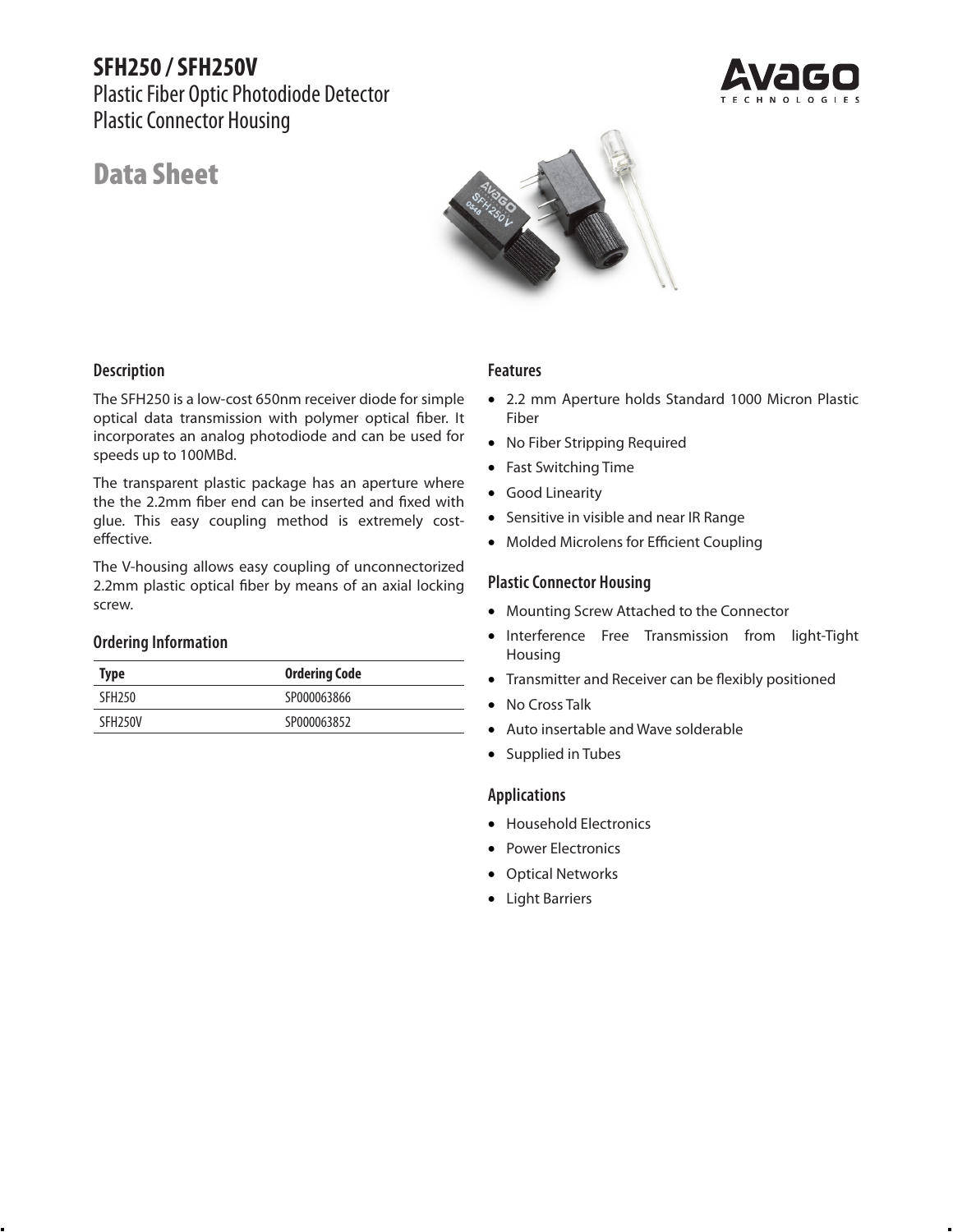## **Technical Data**

## **Absolute Maximum Ratings**

|                                                           |                       |       | <b>Limit Values</b> |              |
|-----------------------------------------------------------|-----------------------|-------|---------------------|--------------|
| <b>Parameter</b>                                          | Symbol                | min.  | max.                | <b>Unit</b>  |
| Operating Temperature Range                               | $1_{0P}$              | $-40$ | $+85$               | $^{\circ}$ C |
| Storage Temperature Range                                 | Tstg                  | $-40$ | $+100$              | $^{\circ}$ C |
| Junction Temperature                                      |                       |       | 100                 | $\circ$      |
| Soldering Temperature (2mm from case bottom, $t \le 5$ s) | Iς                    |       | 260                 | $\circ$      |
| <b>Reverse Voltage</b>                                    | <b>V</b> <sub>R</sub> |       | 30                  | V            |
| <b>Power Dissipation</b>                                  | Ртот                  |       | 100                 | mW           |
| Thermal Resistance, Junction/Air                          | R <sub>thJA</sub>     |       | 750                 | K/W          |

## **Characteristics (T<sub>A</sub> = 25°C)**

| <b>Parameter</b>                                                                                                               | Symbol         | Min | Typ            | Max  | <b>Unit</b>    |
|--------------------------------------------------------------------------------------------------------------------------------|----------------|-----|----------------|------|----------------|
| Maximum Photosensitivity Wavelength                                                                                            | $\lambda$ Smax |     | 850            |      | nm             |
| Photosensitivity Spectral Range ( $S = 10\% S_{max}$ )                                                                         | λ              | 400 |                | 1100 | nm             |
| Dark Current ( $V_R = 20 V$ )                                                                                                  | $I_R$          |     | $1 ( \le 10)$  |      | nA             |
| Capacitance (f = 1 MHz, $V_R$ = 0 V)                                                                                           | $\mathsf{C}_0$ |     | 11             |      | pF             |
| Rise and Fall Times of Photo Current<br>$(R_1 = 50 \Omega, V_R = 30 V, \lambda = 880 \text{ nm})$                              |                |     |                |      | μs             |
| 10% to 90%                                                                                                                     | t <sub>R</sub> |     | 0.01           |      |                |
| 90% to 10%                                                                                                                     | tF             |     | 0.01           |      |                |
| <b>Photo Current</b><br>$(\Phi_{\text{IN}} = 10 \,\mu\text{W}$ coupled from the end of a plastic fiber, $V_R = 5 \,\text{V}$ ) |                |     |                |      | μA             |
| $\lambda = 660$ nm                                                                                                             | p              |     | $3 ( \ge 1.6)$ |      |                |
| $\lambda = 950$ nm                                                                                                             |                |     | $4 ( \ge 2.5)$ |      |                |
| Temperature Coefficient $I_P \lambda = 560$ to 660 nm                                                                          | TC             |     | $-0.04$        |      | $\frac{\%}{K}$ |
| Temperature Coefficient $I_P \lambda = 830$ nm                                                                                 |                |     | 0.04           |      |                |
| Temperature Coefficient $I_P \lambda = 950$ nm                                                                                 |                |     | 0.2            |      |                |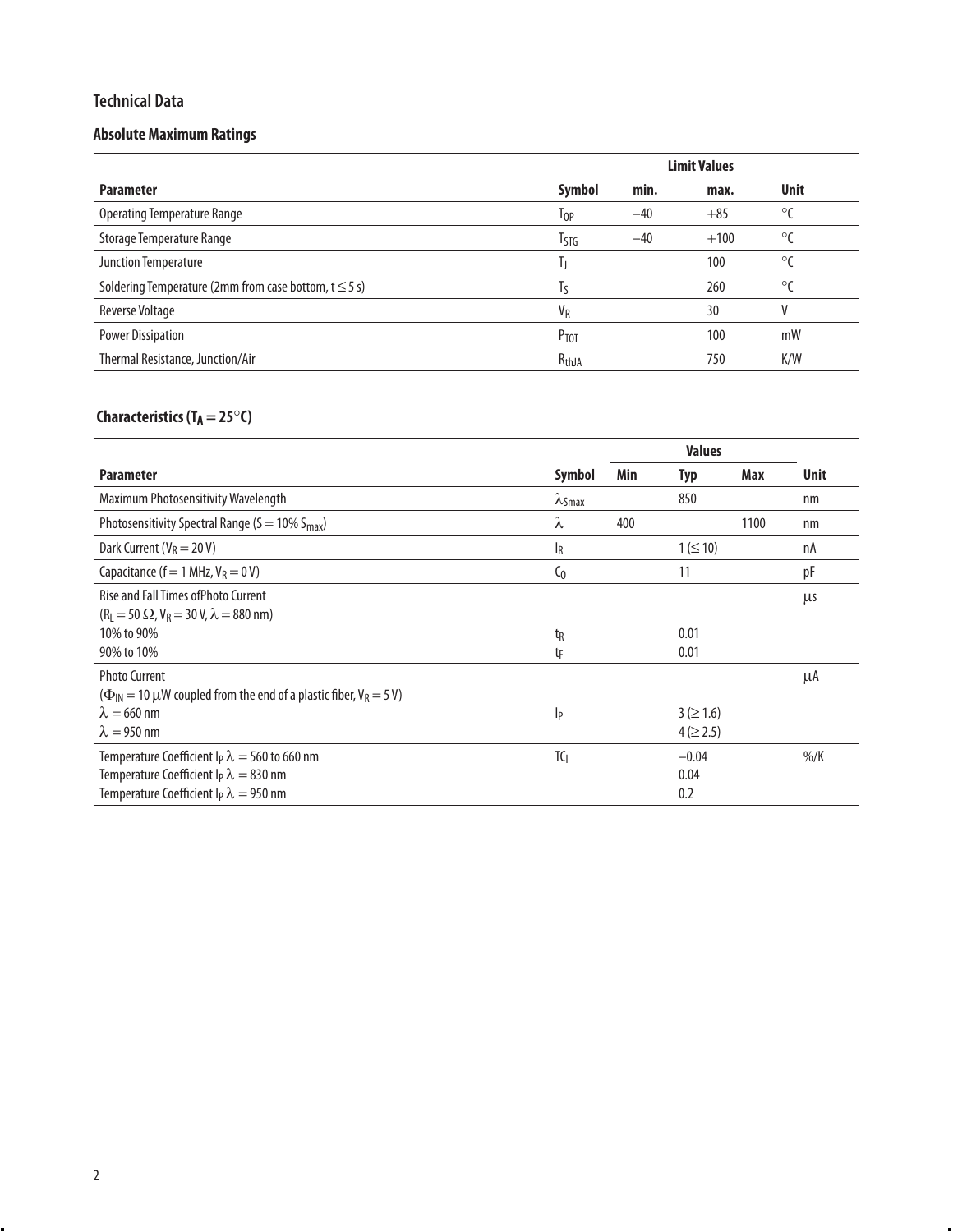

**Figure 1.** Relative Spectral Sensitivity S<sub>rel</sub> = f( $\lambda$ ) **Figure 2.** Dark Current I<sub>R</sub> = f(V<sub>R</sub>), T<sub>A</sub> = 25°C





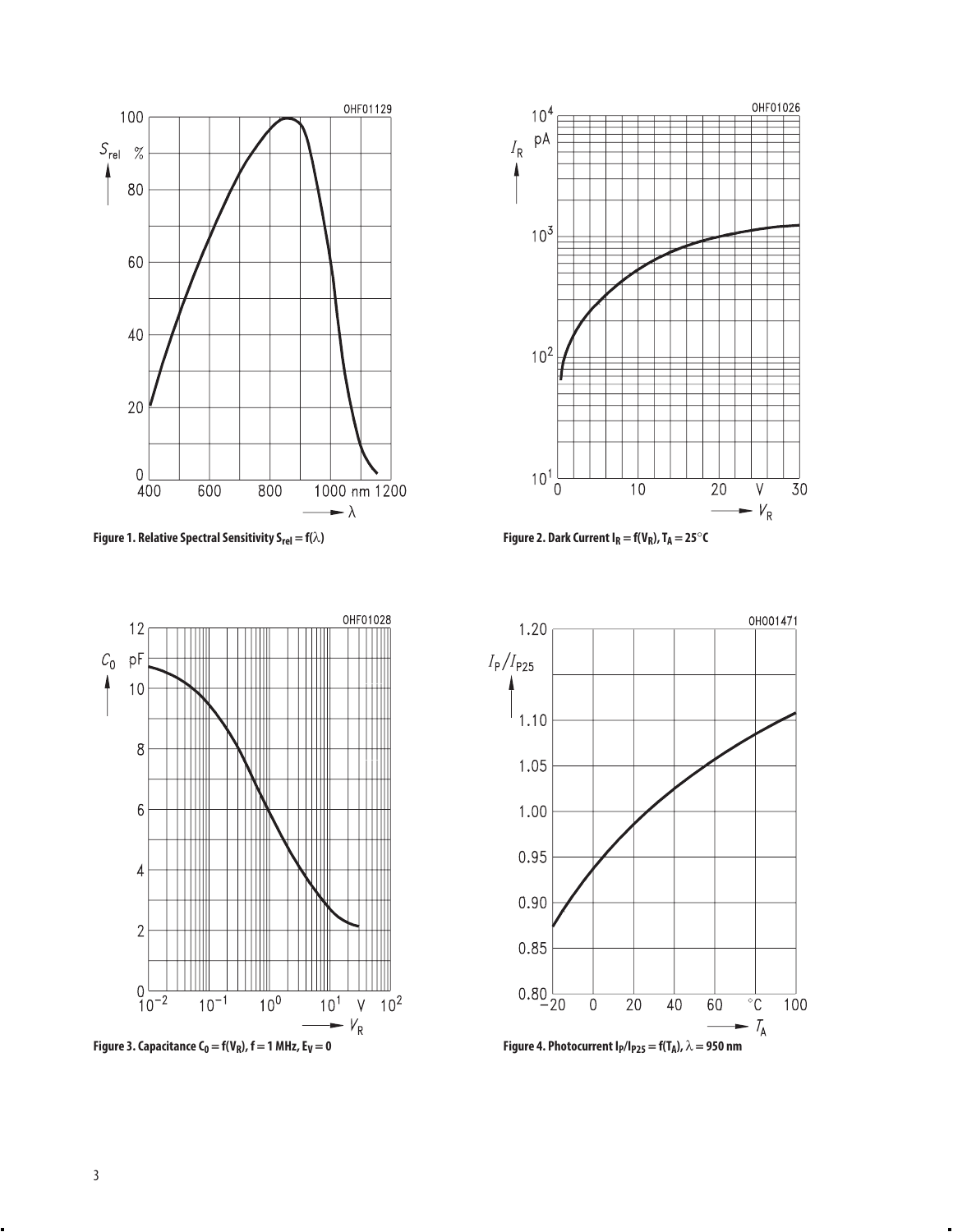## **Package Outlines**



**Figure 5. SFH250**



Dimensions in mm

**Figure 6. SFH250V**